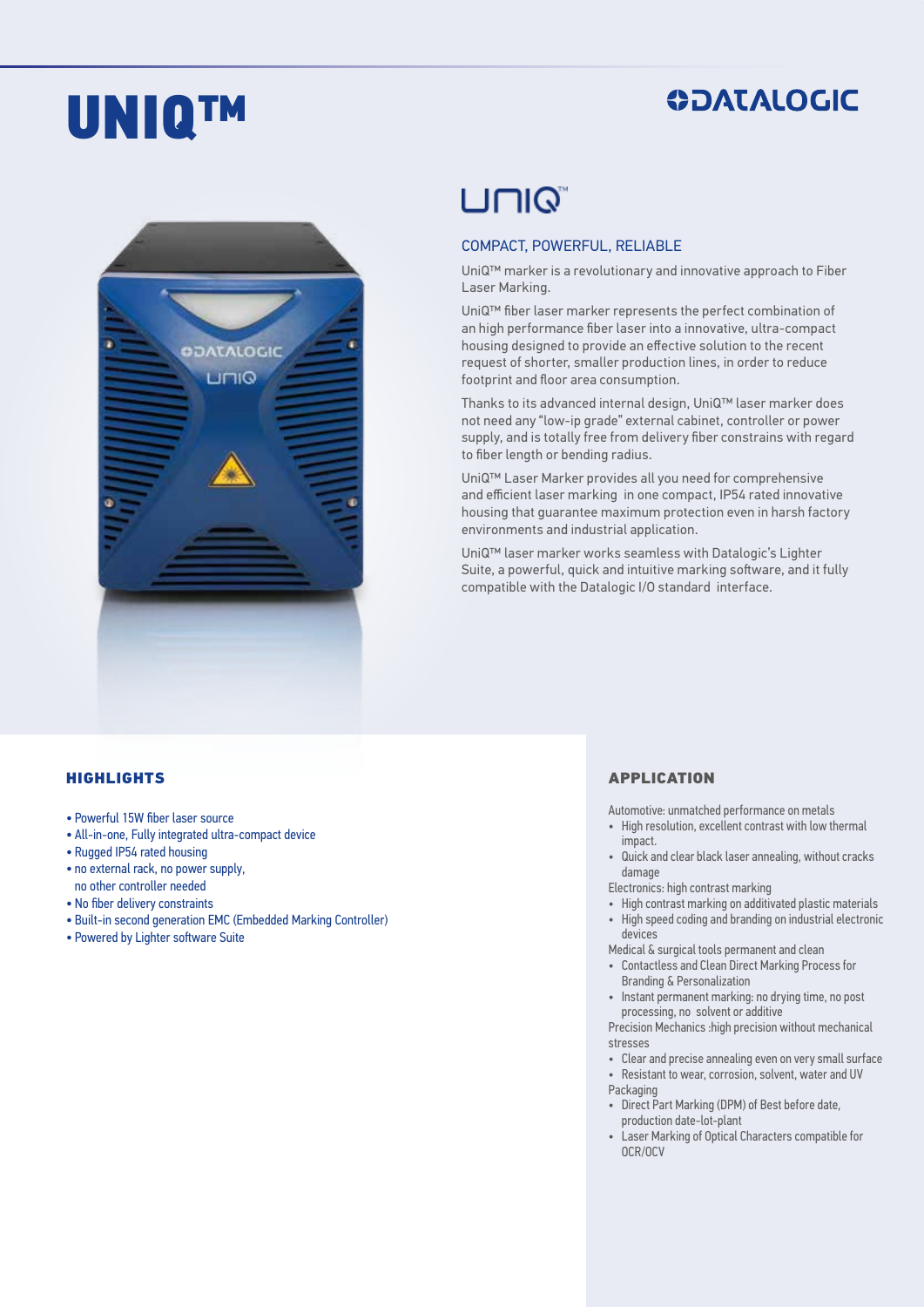# UNIQ™ EXCLUSIVE ADVANTAGES

#### COMPACTNESS & SIMPLICITY

ALL-IN-ONE: COMPACT & ALL-INCLUSIVE

- No external control unit, power supply required.
- Ultra-Compact , single cabinet device.

#### NO FIBER DELIVERY CONSTRAINS

- No fiber length limitations
- No limitation on fiber bend radius
- Simplified installation

#### **PERFORMANCES**

- Powerful 15W fiber laser source
- Full Lighter Software Suite
- Rugged IP54 rated housing
- Ethernet TCP/IP for simple connection to multiple lasers, vision systems and code readers.
- Silent, high efficiency, patented cooling system
- Easy to setup, easy to use

#### **SAFETY**

- Double failsafe interlock circuit
- Double failsafe enable circuit with monitor outputs
- Built in mechanical shutter
- Meets International Safety Standards IEC 11553-1

Designed to meet the modern production demands, the new UniQ™ marker dramatically reduces design effort and installation times for machine builders and end-user.

Thanks to its innovative design UniQ™ embeds all the features and devices into a compact, single cabinet design, to simplify the specification of production lines, increasing efficiency and reducing time to market. Quick and easy to install, UniQ™ is fully adaptable to existing infrastructure and provide a real benefit in order to reduce effort in case of production changes or line reconfiguration.





UniQ™ does not require any additional external unit. Integration in production lines is simple and quick and involves only power supply, Ethernet and I/O signals.

Conventional Fiber Marking System may need additional protective housing for remote controller and complex installation due the limitation of the fiber delivery.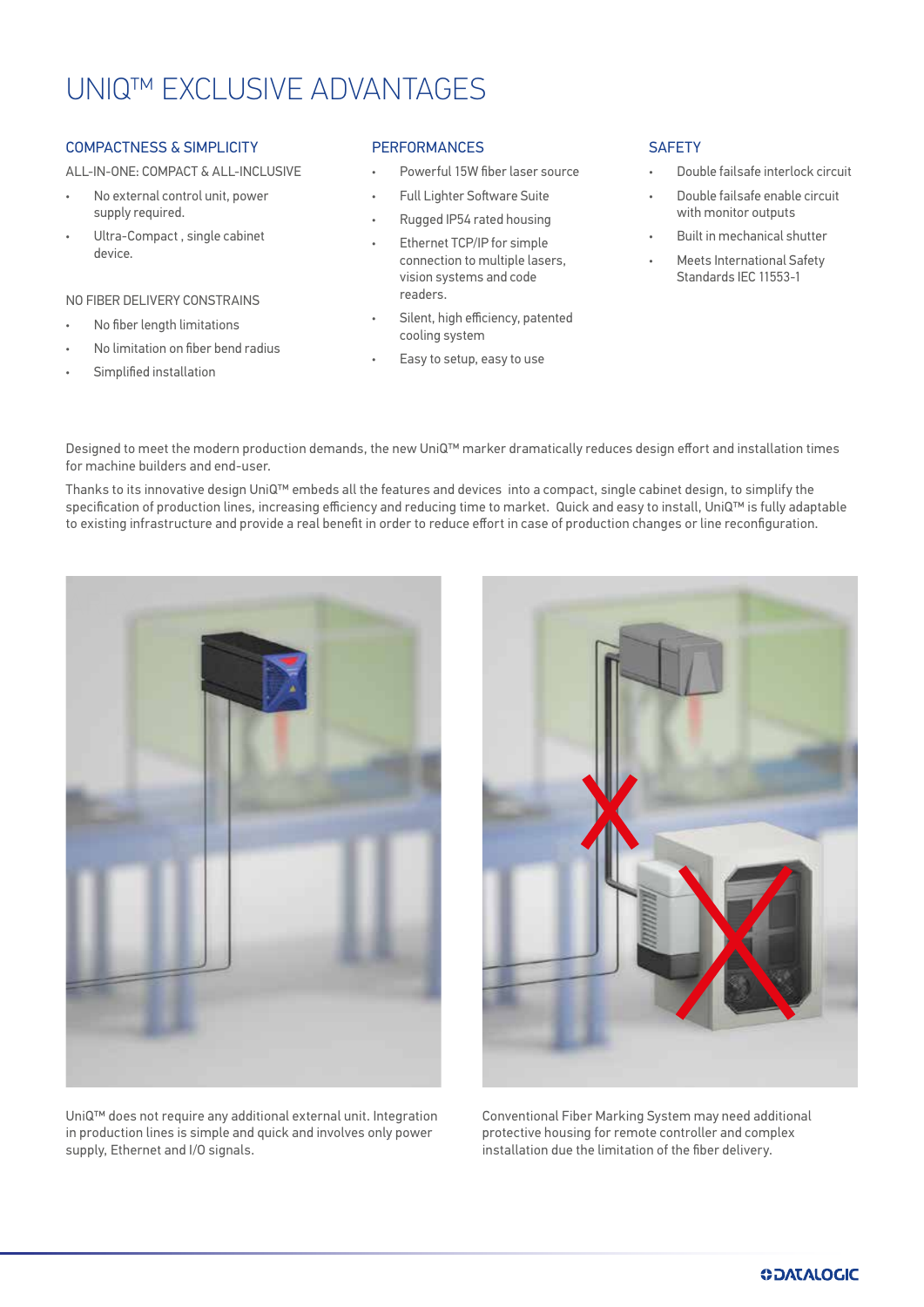# TECHNICAL DATA

| <b>Nominal Power</b>           | <b>15W</b>                                                                                                                                                                                 |  |
|--------------------------------|--------------------------------------------------------------------------------------------------------------------------------------------------------------------------------------------|--|
| <b>Peak Power</b>              | 10 kW                                                                                                                                                                                      |  |
| <b>Pulse energy</b>            | $0,75$ mJ                                                                                                                                                                                  |  |
| <b>Wavelength</b>              | $1060 - 1080$ nm                                                                                                                                                                           |  |
| <b>Laser source</b>            | Pulsed Fiber Laser                                                                                                                                                                         |  |
| <b>Modulation</b>              | 15 kHz ÷ 100 kHz                                                                                                                                                                           |  |
| <b>Pulsewidth (typ.)</b>       | 120 nsec                                                                                                                                                                                   |  |
| <b>Marking capabilities</b>    | Standing, Rotary axis, On the fly (marking in motion)                                                                                                                                      |  |
| <b>Integration</b>             | Integrated stage controller up to 4 axes (stepper motor)<br>Up to 10 digital inputs and 10 digital output fully programmable<br>dedicated connectors for Datalogic's Encoder and Photocell |  |
| <b>Interface</b>               | Ethernet, RS 232, 4x USB                                                                                                                                                                   |  |
| <b>Aiming &amp; Focus Beam</b> | Class II Semiconductor laser @ 635 nm                                                                                                                                                      |  |
| <b>Temperature Range</b>       | 5°C to 40°C                                                                                                                                                                                |  |
| <b>Protection degree</b>       | <b>IP54</b>                                                                                                                                                                                |  |
| <b>Power Supply</b>            | Embedded: 100/240 VAC - 50/60 Hz                                                                                                                                                           |  |
| <b>Dimension (LxHxW)</b>       | 479 x 183 x 150                                                                                                                                                                            |  |
| Weight                         | 10,4 kg                                                                                                                                                                                    |  |

All laser sources described in this product guide are Class 4 laser sources.

Laser interaction with organic or inorganic material can cause TOXIC FUMES/PARTICLES. The OEM laser components described in this product guide is for sale solely to qualified manufacturers, who shall provide interlocks, indicators and other appropriate safety features in full compliance with applicable national and local regulations.



environment-resistant, air cooling system - (patent pending)



EasyFix mounting rail for accessories



Twin beams for easy focus finding